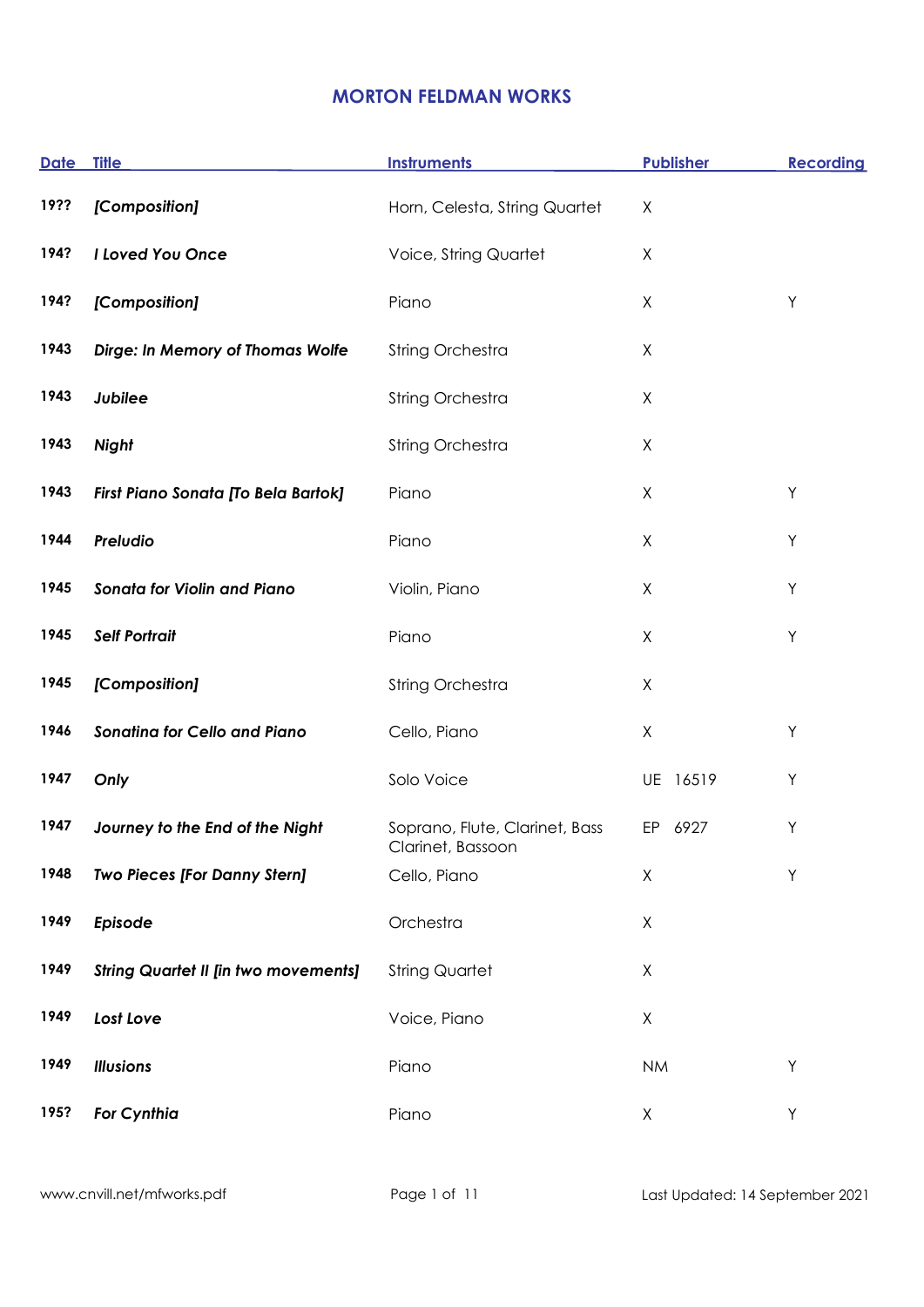| <b>Date</b> | <b>Title</b>                                                       | <b>Instruments</b>                       |    | <b>Publisher</b>   | <b>Recording</b> |
|-------------|--------------------------------------------------------------------|------------------------------------------|----|--------------------|------------------|
| 195?        | Intermission                                                       | Piano                                    | X  |                    |                  |
| 1950        | <b>Three Dances</b>                                                | Piano                                    | X  |                    | Y                |
| 1950        | <b>Projection 1</b>                                                | Cello                                    | EP | 6945               | Y                |
| 1950        | <b>Two Intermissions</b>                                           | Piano                                    | EP | 6923&<br>67976     | Υ                |
| 1950        | Trio for Two Pianos and Cello [to the<br>memory of Anton Webern]   | 2 Pianos, Cello                          | X  |                    |                  |
| 1950        | <b>Piece for Violin and Piano</b>                                  | Violin, Piano                            | EP | 6944               | Υ                |
| 1951        | <b>Nature Pieces</b>                                               | Piano                                    |    | EP 67976           | Υ                |
| 1951        | Four Songs to e. e. cummings                                       | Soprano, Piano, Cello                    | EP | 6936               | Y                |
| 1951        | <b>Intermission 3</b>                                              | Piano                                    |    | EP 67976           | Y                |
| 1951        | <b>Projection 2</b>                                                | Flute, Trumpet, Piano, Violin,<br>Cello  | EP | 6940               | Υ                |
| 1951        | <b>Projection 3</b>                                                | 2 Pianos                                 |    | EP 6961            | Y                |
| 1951        | <b>Projection 4</b>                                                | Violin, Piano                            |    | EP 6913            | Υ                |
| 1951        | <b>Projection 5</b>                                                | 3 Flutes, Trumpet, 2 Pianos, 3<br>Cellos |    | EP 6962            | Υ                |
| 1951        | <b>Intersection 1</b>                                              | Large Orchestra                          | EP | 6907               | Υ                |
| 1951        | Three Ghost Like Songs and Interlude Voice, Trombone, Viola, Piano |                                          |    | EP 68544           | Y                |
| 1951        | <b>Structures [for string quartet]</b>                             | <b>String Quartet</b>                    |    | EP 6912            | Y                |
| 1951        | <b>Composition [8 little pieces]</b>                               | Cello, Piano                             | X  |                    | Y                |
| 1951        | <b>Variations</b>                                                  | Piano                                    |    | EP 67976           | Y                |
| 1951        | Music for the film "Jackson Pollock"                               | 2 Cellos                                 | X  |                    | Υ                |
| 1951        | <b>Marginal Intersection</b>                                       | Large Orchestra                          | EP | 6909               | Υ                |
| 1951        | <b>Intersection 2</b>                                              | Piano                                    |    | EP 6922 &<br>67976 | Υ                |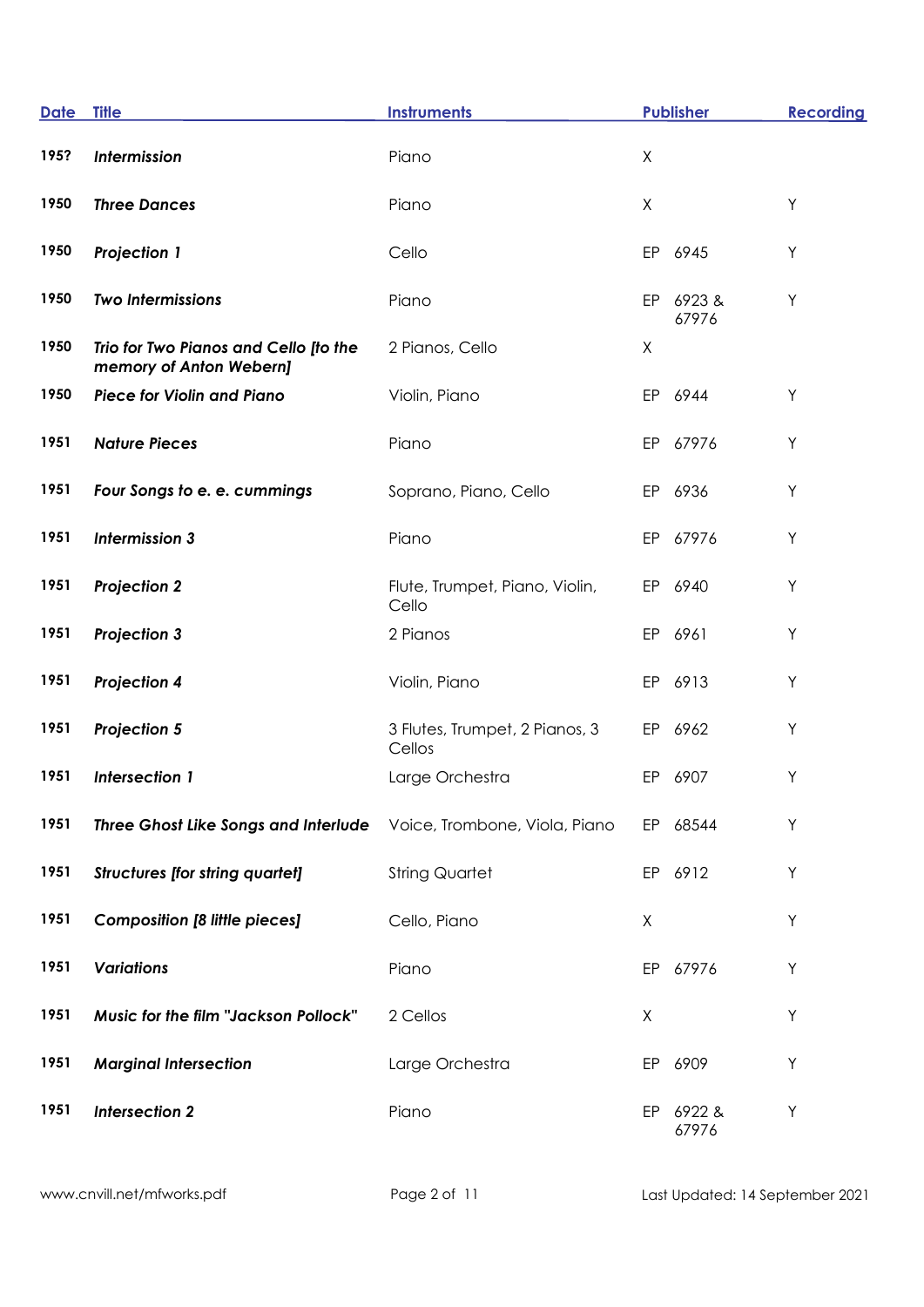| <b>Date</b> | <b>Title</b>                                                                      | <b>Instruments</b>                                            |           | <b>Publisher</b>   | <b>Recording</b> |
|-------------|-----------------------------------------------------------------------------------|---------------------------------------------------------------|-----------|--------------------|------------------|
| 1951        | <b>Extensions 1</b>                                                               | Violin, Piano                                                 |           | EP 6911            | $\sf Y$          |
| 1952        | <b>Intermission 4</b>                                                             | Piano                                                         |           | EP 67976           | Y                |
| 1952        | <b>Intermission 5</b>                                                             | Piano                                                         |           | EP 6935 &<br>67976 | Υ                |
| 1952        | <b>Extensions 3</b>                                                               | Piano                                                         |           | EP 6925 &<br>67976 | Y                |
| 1952        | <b>Piano Piece 1952</b>                                                           | Piano                                                         |           | EP 6924 &<br>67976 | Υ                |
| 1953        | Intersection [for magnetic tape]                                                  | Eight Track Tape                                              |           | EP 6947R           | Y                |
| 1953        | Intersection +                                                                    | Piano                                                         | X         |                    |                  |
| 1953        | <b>Extensions 5</b>                                                               | 2 Cellos                                                      |           | EP 67969           | Υ                |
| 1953        | <b>Intersection 3</b>                                                             | Piano                                                         |           | EP 6915&<br>67976  | Υ                |
| 1953        | <b>Extensions 4</b>                                                               | 3 Pianos                                                      |           | EP 6914            | Υ                |
| 1953        | Intermission 6                                                                    | 1 or 2 Pianos                                                 |           | EP 6928 &<br>67976 | Υ                |
| 1953        | <b>Intersection 4</b>                                                             | Cello                                                         |           | EP 6960            | Υ                |
| 1953        | <b>Fourteen Instruments</b>                                                       | <b>Chamber Ensemble</b>                                       | X         |                    |                  |
| 1953        | <b>Eleven Instruments</b>                                                         | <b>Chamber Ensemble</b>                                       | EP        | 6929               |                  |
| 1954        | <b>Figure of Memory [For Merle</b><br><b>Marsicano] (Hymovitz reconstruction)</b> | Piano                                                         | <b>CM</b> |                    | Υ                |
| 1954        | Music for the film "Sculpture by<br>Lipton" (Thomas transcription)                | Piano                                                         | X         |                    | Y                |
| 1954        | [Composition]                                                                     | Flute, Bass Clarinet, Bassoon,<br>Horn, Trumpet, Piano, Cello | X         |                    |                  |
| 1954        | <b>Three Pieces [for piano]</b>                                                   | Piano                                                         |           | EP 6937 &<br>67976 | Y                |
| 1954        | <b>Two Pieces for Two Pianos</b>                                                  | 2 Pianos                                                      |           | EP 6916            | Υ                |
| 1955        | <b>Piano Piece 1955</b>                                                           | Piano                                                         |           | EP 6942 &<br>67976 | Y                |
| 1955        | An Exquisite Line [For Abby and Bob<br><b>Friedman]</b>                           | Solo Voice                                                    | <b>GR</b> |                    |                  |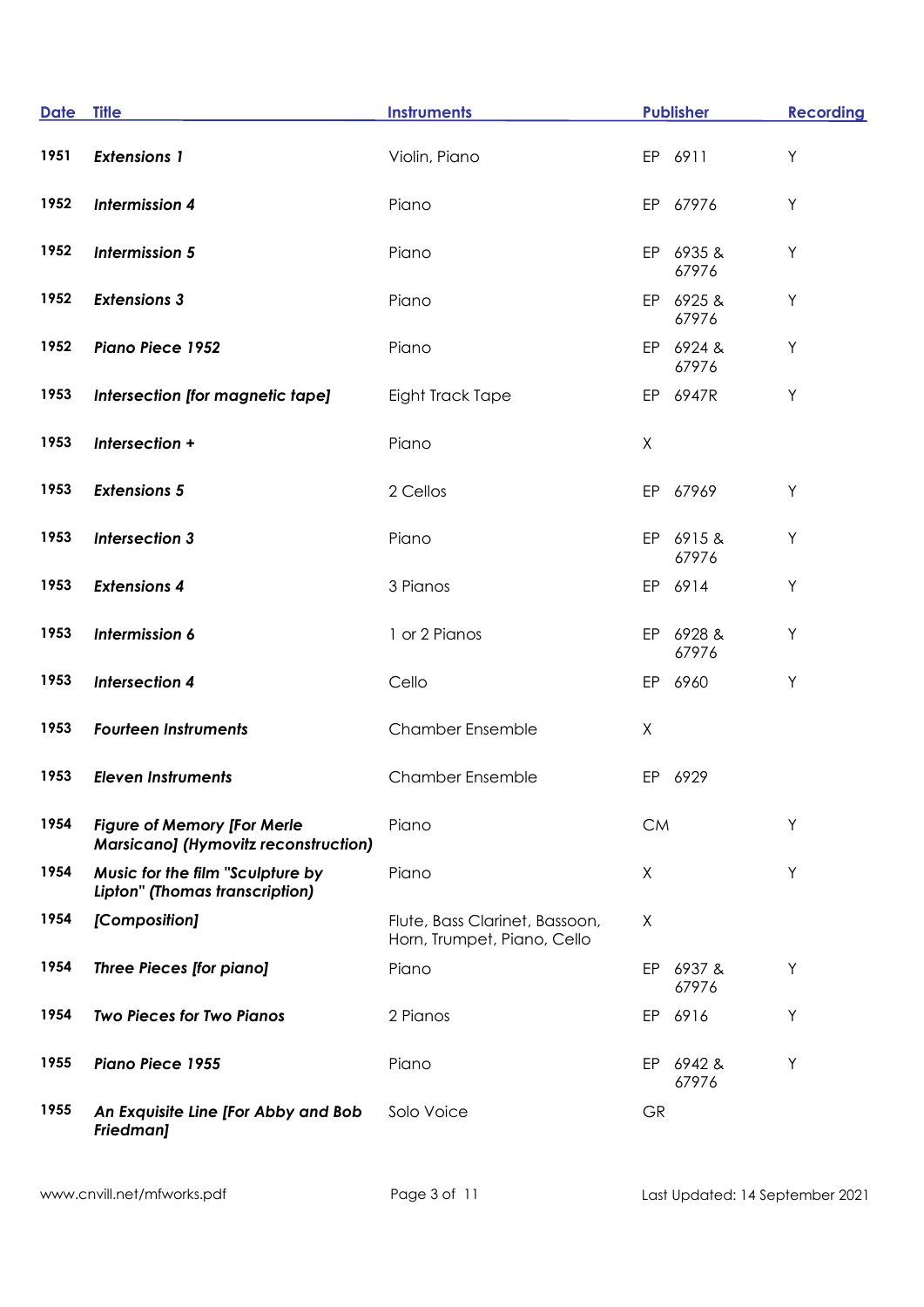| <b>Date</b> | <b>Title</b>                                                       | <b>Instruments</b>                                 |    | <b>Publisher</b>   | <b>Recording</b> |
|-------------|--------------------------------------------------------------------|----------------------------------------------------|----|--------------------|------------------|
| 1956        | Piano Piece 1956 A                                                 | Piano                                              |    | EP 6931 &<br>67976 | Υ                |
| 1956        | Piano Piece 1956 B                                                 | Piano                                              |    | EP 6932 &<br>67976 | Υ                |
| 1956        | Three Pieces [for string quartet]                                  | <b>String Quartet</b>                              |    | EP 6917            | Y                |
| 1956        | <b>Two Pieces for Six Instruments</b>                              | Flute, Alto-Flute, Horn,<br>Trumpet, Violin, Cello |    | EP 6930            | Y                |
| 1957        | <b>Piece for 4 Pianos</b>                                          | 4 Pianos                                           | EP | 6918               | Υ                |
| 1957        | <b>Piano (Three Hands)</b>                                         | Piano                                              |    | EP 6943            | Υ                |
| 1957        | <b>Two Pianos</b>                                                  | 2 Pianos                                           | EP | 6939               | Υ                |
| 1958        | <b>Instrumental Music</b>                                          | <b>Chamber Ensemble</b>                            | PS |                    |                  |
| 1958        | <b>Work for Two Pianists</b>                                       | 2 Pianos                                           | X  |                    | Υ                |
| 1958        | <b>Piano Four Hands</b>                                            | Piano                                              | EP | 6946               | Υ                |
| 1958        | <b>Two Instruments</b>                                             | Horn, Cello                                        | EP | 6938               | Y                |
| 1958        | <b>Ixion</b>                                                       | <b>Chamber Ensemble</b>                            |    | EP 6926            | Υ                |
| 1959        | <b>Last Pieces</b>                                                 | Piano                                              |    | EP 6941 &<br>67976 | Υ                |
| 1959        | <b>Atlantis</b>                                                    | Chamber Ensemble (2<br>versions)                   |    | EP 6906            | Υ                |
| 196?        | <b>Dear Merce [little tune for Merce</b><br>Cunningham]            | Piano                                              | Χ  |                    |                  |
| 1960        | Arr. of Josquin Desprez "Tu Pauperum<br>Refugium"                  | <b>Chamber Ensemble</b>                            | X  |                    |                  |
| 1960        | Something Wild (Music for a film by<br><b>Jack Garfein)</b>        | Horn, Celesta, String Quartet                      | EP | 68545              | Υ                |
| 1960        | Montage #1 on the Theme from<br>Something Wild by Leiber & Stoller | Jazz Ensemble                                      | Χ  |                    |                  |
| 1960        | Montage #2 on the Theme from<br>Something Wild by Leiber & Stoller | Jazz Ensemble                                      | X  |                    |                  |
| 1960        | Montage #3 on the Theme from<br>Something Wild by Leiber & Stoller | Jazz Ensemble                                      | X  |                    |                  |
| 1960        | Music for the film "The Sin of Jesus"                              | Flute, Horn, Trumpet, Cello                        | X  |                    | Υ                |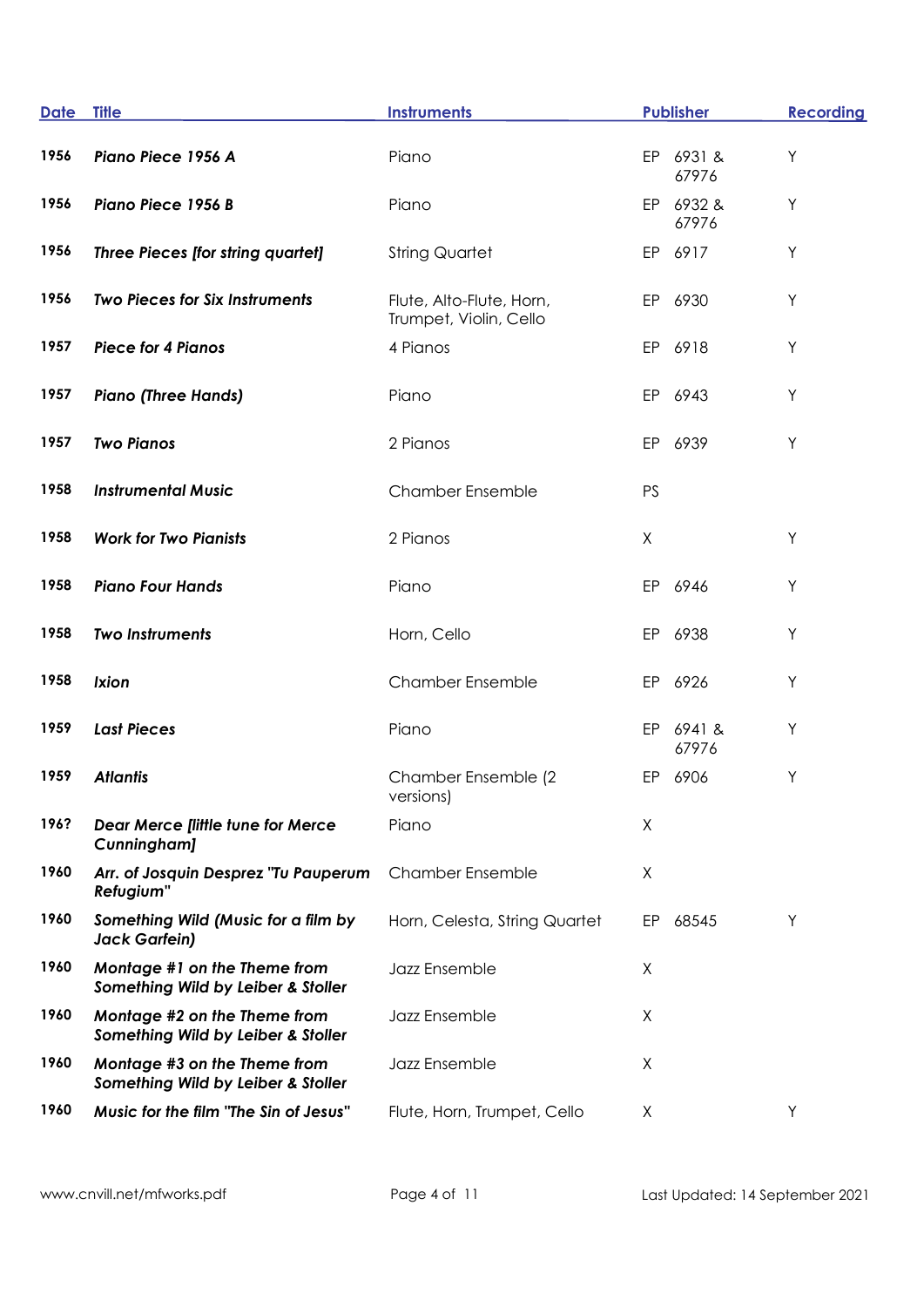| <b>Date</b> | <b>Title</b>                                    | <b>Instruments</b>                                                |    | <b>Publisher</b> | <b>Recording</b> |
|-------------|-------------------------------------------------|-------------------------------------------------------------------|----|------------------|------------------|
| 1960        | Ixion [Version for 2 pianos of Ixion<br>(1958)  | 2 Pianos                                                          | EP | 6926A            | Υ                |
| 1960        | <b>Durations 2</b>                              | Cello, Piano                                                      | EP | 6902             | Y                |
| 1960        | <b>Piece for Seven Instruments</b>              | Flute, Alto Flute, Trumpet,<br>Horn, Trombone, Violin, Cello      | EP | 68546            |                  |
| 1960        | <b>Wind [For Naomi Newman]</b>                  | Voice, Piano                                                      | X  |                  | Υ                |
| 1960        | <b>Durations 1</b>                              | Alto-Flute, Piano, Violin, Cello                                  | EP | 6901             | Υ                |
| 1960        | <b>The Swallows of Salangan</b>                 | Chorus, Chamber Ensemble                                          | EP | 6921             | Υ                |
| 1961        | <b>Durations 3</b>                              | Violin, Tuba, Piano                                               | EP | 6903             | Υ                |
| 1961        | <b>Durations 4</b>                              | Vibraphone, Violin, Cello                                         | EP | 6904             | Y                |
| 1961        | Out of 'Last Pieces'                            | Orchestra                                                         | EP | 6910             | Y                |
| 1961        | Two Pieces [for clarinet and string<br>quartet] | <b>Clarinet, String Quartet</b>                                   | EP | 6920             | Y                |
| 1961        | <b>Durations 5</b>                              | Horn, Vibraphone, Harp,<br>Piano/Celesta, Violin, Cello           | EP | 6905             | Y                |
| 1961        | <b>Intervals</b>                                | Bass-Baritone, Trombone,<br>Percussion, Vibraphone, Cello         | EP | 6908             | Υ                |
| 1961        | <b>The Straits of Magellan</b>                  | Flute, Horn, Trumpet, Harp,<br>Elec. Guitar, Piano, Double-       | EP | 6919             | Υ                |
| 1962        | <b>Structures [for orchestra]</b>               | Orchestra                                                         | EP | 6934             | Υ                |
| 1962        | <b>Followe Thy Faire Sunne</b>                  | Voice, Tubular Bells                                              | Χ  |                  | Υ                |
| 1962        | <b>For Franz Kline</b>                          | Soprano, Horn, Chimes, Piano,<br>Violin, Cello                    |    | EP 6948          | Y                |
| 1962        | The O'Hara Songs                                | Bass-Baritone, Chimes, Piano,<br>Violin, Viola, Cello             | EP | 6949             | Y                |
| 1963        | <b>Dance Suite [For Merle Marsicano]</b>        | Percussion, Piano/Celesta                                         | X  |                  | Y                |
| 1963        | <b>Christian Wolff in Cambridge</b>             | Chorus a capella                                                  | EP | 6959             | Y                |
| 1963        | Music for the film "Room Down Under"            | Flute, Horn, Trumpet, Trombone, T<br>uba, Percussion, Double-Bass | X  |                  | Υ                |
| 1963        | <b>Piano Piece (to Philip Guston)</b>           | Piano                                                             | EP | 6950&<br>67976   | Υ                |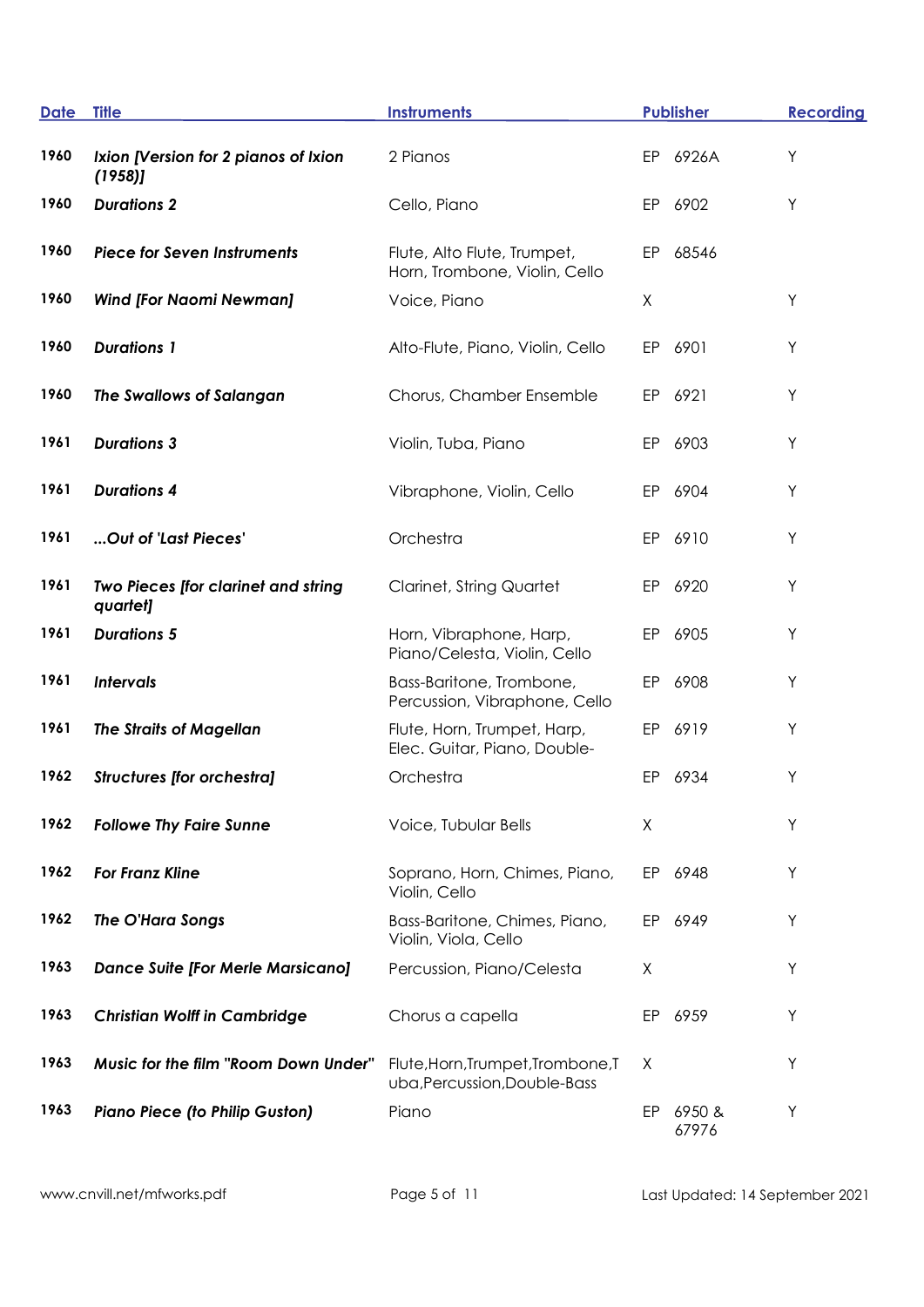| <b>Date</b> | <b>Title</b>                                                                         | <b>Instruments</b>                            |    | <b>Publisher</b> | <b>Recording</b> |
|-------------|--------------------------------------------------------------------------------------|-----------------------------------------------|----|------------------|------------------|
| 1963        | De Kooning                                                                           | Horn, Percussion, Piano, Violin,<br>Cello     |    | EP 6951          | Υ                |
| 1963        | <b>Vertical Thoughts 1</b>                                                           | 2 Pianos                                      | EP | 6952             | Y                |
| 1963        | <b>Vertical Thoughts 2</b>                                                           | Violin, Piano                                 | EP | 6953             | Υ                |
| 1963        | <b>Vertical Thoughts 3</b>                                                           | Soprano, Chamber Ensemble                     |    | EP 6954          | Y                |
| 1963        | <b>Vertical Thoughts 4</b>                                                           | Piano                                         | EP | 6955 &<br>67976  | Y                |
| 1963        | <b>Vertical Thoughts 5</b>                                                           | Soprano, Tuba, Percussion,<br>Celesta, Violin | EP | 6956             | Υ                |
| 1963        | <b>Rabbi Akiba</b>                                                                   | Soprano, Chamber Ensemble                     | EP | 6957             |                  |
| 1963        | <b>Chorus and Instruments</b>                                                        | Chorus, Chamber Ensemble                      | EP | 6958             | Υ                |
| 1964        | Now is the time for all good men to<br>come to the aid of their country              | Trumpet                                       | MF |                  |                  |
| 1964        | Piano Piece (1964)                                                                   | Piano                                         | EP | 6965&<br>67976   | Υ                |
| 1964        | <b>The King of Denmark</b>                                                           | Percussion                                    |    | EP 6963          | Υ                |
| 1964        | <b>Numbers</b>                                                                       | <b>Chamber Ensemble</b>                       | EP | 6964             | Υ                |
| 1965        | <b>Four Instruments</b>                                                              | Chimes, Piano, Violin, Cello                  | EP | 6966             | Υ                |
| 1966        | Music for the film "Time of the Locust"                                              | Percussion                                    | X  |                  | Υ                |
| 1966        | The Possibility of a New Work for<br><b>Electric Guitar (Josel/Wolff transcript)</b> | <b>Electric Guitar</b>                        |    | EP 68492         |                  |
| 1966        | The Possibility of a New Work for<br><b>Electric Guitar (Josel reconstruction)</b>   | <b>Electric Guitar</b>                        | EP | 68492            | Y                |
| 1966        | <b>Two Pieces for Three Pianos</b>                                                   | 3 Pianos                                      |    | EP 6967          | Υ                |
| 1967        | <b>Chorus and Instruments 2</b>                                                      | Chorus, Tuba, Chimes                          |    | EP 6968          | Υ                |
| 1967        | In Search of an Orchestration                                                        | Orchestra                                     |    | UE 15324         | Υ                |
| 1967        | <b>First Principles</b>                                                              | <b>Chamber Ensemble</b>                       | EP | 6969             |                  |
| 1968        | <b>False Relationships and the Extended</b><br><b>Ending</b>                         | Trombone, 3 Pianos, Chimes,<br>Violin, Cello  |    | EP 6970          | Υ                |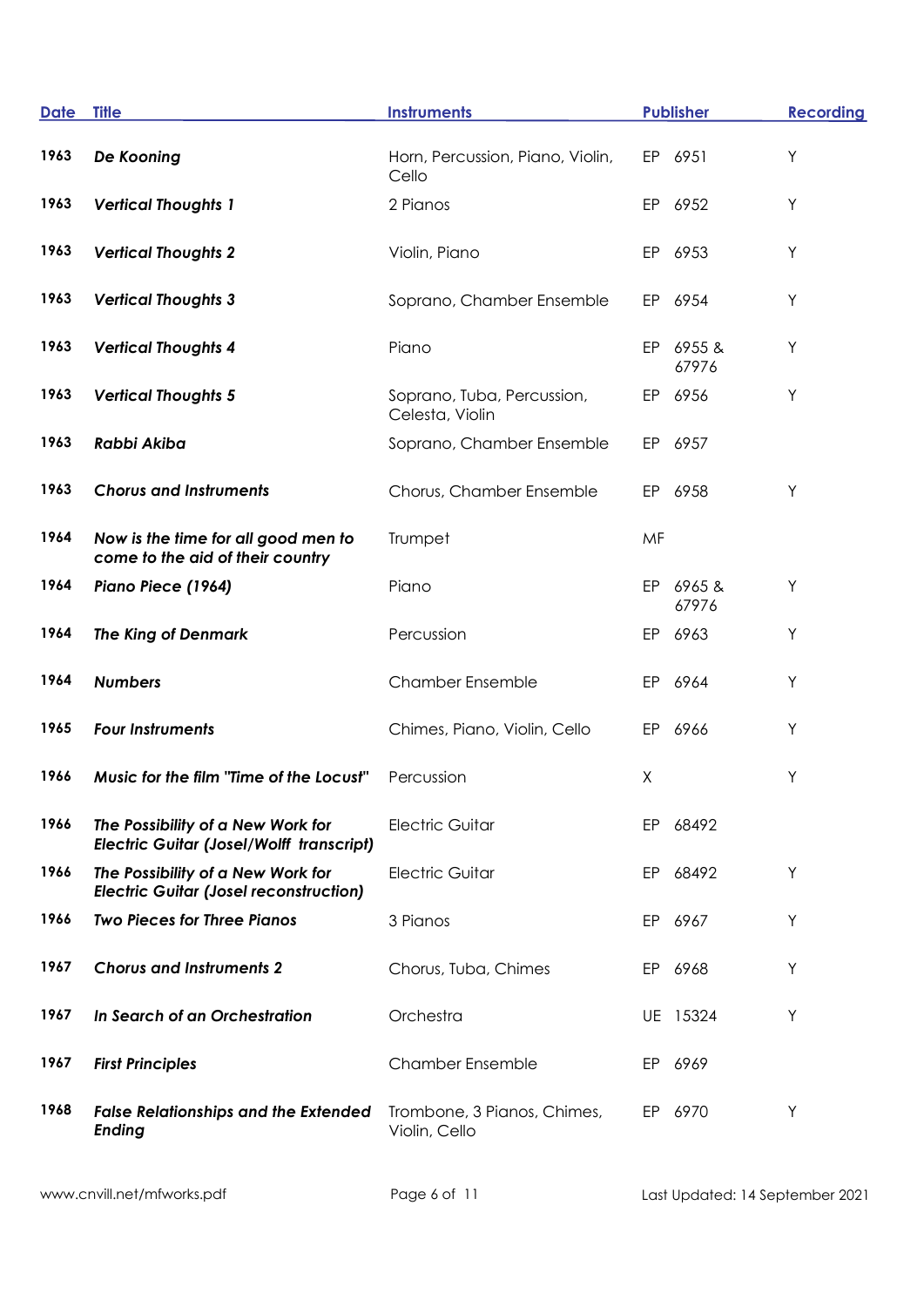| <b>Date</b> | <b>Title</b>                                                         | <b>Instruments</b>                                                | <b>Publisher</b> | <b>Recording</b> |
|-------------|----------------------------------------------------------------------|-------------------------------------------------------------------|------------------|------------------|
| 1968        | <b>Music for the film "American Samoa:</b><br><b>Paradise Lost?"</b> | Flute, Horn, Trumpet, Trombone,<br>Harp, Vibraphone, Piano, Cello | X                | Υ                |
| 1969        | <b>Between Categories</b>                                            | 2 Pianos, 2 Chimes, 2 Violins, 2<br>Cellos                        | EP 6971          | Υ                |
| 1969        | On Time and the Instrumental Factor                                  | Orchestra                                                         | UE 15351         | Υ                |
| 1970        | [Composition]                                                        | Clarinet, Voice, Cello, Double-<br><b>Bass</b>                    | Χ                |                  |
| 1970        | <b>Madame Press Died Last Week at</b><br><b>Ninety</b>               | <b>Chamber Ensemble</b>                                           | UE 15373         | Υ                |
| 1970        | The Viola in My Life 1                                               | Viola, Flute, Violin, Cello,<br>Piano, Percussion                 | UE 15395         | Υ                |
| 1970        | The Viola in My Life 2                                               | Viola, Flute, Clarinet,<br>Percussion, Celesta, Violin,           | UE 15400         | Υ                |
| 1970        | The Viola in My Life 3                                               | Viola, Piano                                                      | UE 15402         | Υ                |
| 1971        | The Viola in My Life 4                                               | Viola, Orchestra                                                  | UE 15408         | Υ                |
| 1971        | <b>Three Clarinets, Cello and Piano</b>                              | 3 Clarinets, Cello, Piano                                         | UE 15492         | Υ                |
| 1971        | I Met Heine on the Rue Fürstenberg                                   | <b>Chamber Ensemble</b>                                           | UE 15470         | Υ                |
| 1971        | <b>Rothko Chapel</b>                                                 | Viola, Percussion, Celesta,<br>Soprano, Alto, Chorus              | UE 15467         | Υ                |
| 1971        | <b>Chorus and Orchestra 1</b>                                        | Soprano, Chorus, Orchestra                                        | UE 15496         |                  |
| 1972        | <b>Cello and Orchestra</b>                                           | Cello, Orchestra                                                  | UE 15495         | Υ                |
| 1972        | <b>Five Pianos</b>                                                   | 5 Pianos, one with Celesta<br>(performers also hum)               | UE 15499         | Υ                |
| 1972        | <b>Pianos and Voices</b>                                             | 5 Sopranos, 5 Pianos                                              | UE 15500         | Υ                |
| 1972        | <b>Trio for Flutes</b>                                               | 3 Flutes                                                          | UE 21379         | Υ                |
| 1972        | For Stockhausen, Cage, Stravinsky<br>and Mary Sprinson               | Cello, Piano                                                      | Χ                | Υ                |
| 1972        | Half a Minute It's All I've Time For                                 | Clarinet, Trombone, Piano,<br>Cello                               | X                | Υ                |
| 1972        | <b>Voices and Instruments 1</b>                                      | Chamber Ensemble, Chorus                                          | UE 15515         | Υ                |
| 1972        | <b>Chorus and Orchestra 2</b>                                        | Chorus, Orchestra                                                 | UE 15520         |                  |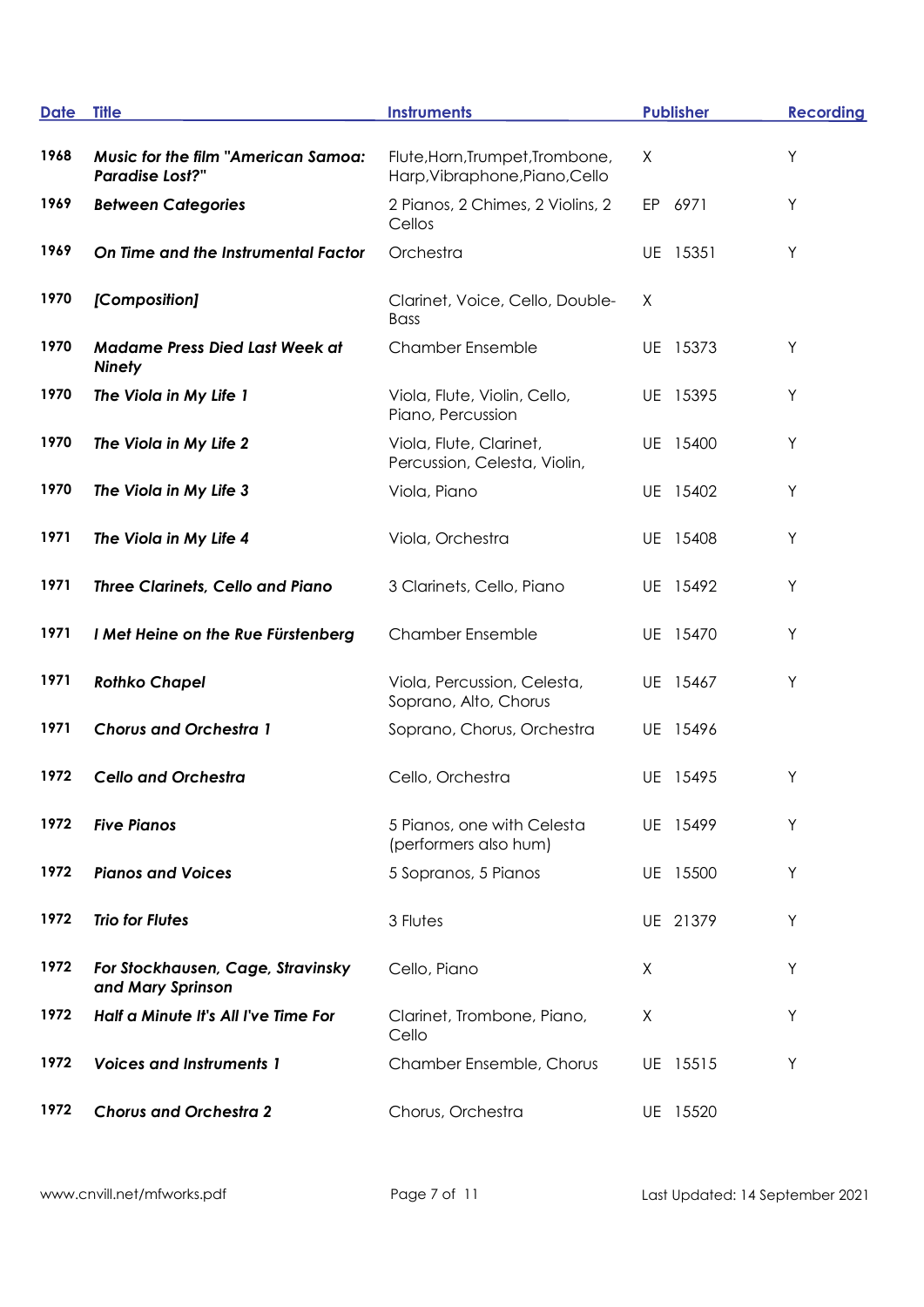| <b>Date</b> | <b>Title</b>                        | <b>Instruments</b>                                   | <b>Publisher</b>              | <b>Recording</b> |
|-------------|-------------------------------------|------------------------------------------------------|-------------------------------|------------------|
| 1972        | <b>Voice and Instruments 1</b>      | Soprano, Orchestra                                   | UE 15534                      | Υ                |
| 1972        | <b>Voices and Instruments 2</b>     | 3 Voices, Flute, 2 Cellos,<br>Double-Bass            | UE 16001                      | Υ                |
| 1973        | <b>For Frank O'Hara</b>             | Flute, Clarinet, Percussion,<br>Piano, Violin, Cello | UE 15574                      | Y                |
| 1973        | <b>String Quartet and Orchestra</b> | <b>String Quartet, Orchestra</b>                     | UE 15597                      | Y                |
| 1973        | <b>Voices and Cello</b>             | 2 Female Voices, Cello                               | UE 15576                      | Υ                |
| 1974        | <b>Voice and Instruments 2</b>      | Female Voice, Clarinet, Cello,<br>Double-Bass        | UE 16026 (old)<br>21279 (new) | Υ                |
| 1974        | <b>Instruments 1</b>                | Alto-Flute, Oboe, Trombone,<br>Celesta, Percussion   | UE 16057                      | Y                |
| 1975        | <b>Piano and Orchestra</b>          | Piano, Orchestra                                     | UE 16076                      | Y                |
| 1975        | <b>Instruments 2</b>                | <b>Chamber Ensemble</b>                              | UE 16502                      | Υ                |
| 1975        | <b>Four Instruments</b>             | Piano, Violin, Viola, Cello                          | UE 16501 (old)<br>21043 (new) | Y                |
| 1976        | <b>Oboe and Orchestra</b>           | Oboe, Orchestra                                      | UE 16508                      | Υ                |
| 1976        | <b>Voice, Violin and Piano</b>      | Female Voice, Violin, Piano                          | UE 16506 (old)<br>21177 (new) | Υ                |
| 1976        | Orchestra                           | Orchestra                                            | UE 16511                      | Υ                |
| 1976        | <b>Elemental Procedures</b>         | Soprano, Chorus, Orchestra                           | UE 16514                      | Υ                |
| 1976        | <b>Routine Investigations</b>       | Oboe, Trumpet, Piano, Viola,<br>Cello, Double-Bass   | UE 16515                      | Υ                |
| 1977        | <b>Neither (Opera in One Act)</b>   | Soprano, Orchestra                                   | UE 16326                      | Υ                |
| 1977        | Piano                               | Piano                                                | UE 16516                      | Υ                |
| 1977        | <b>Instruments 3</b>                | Flute, Oboe, Percussion                              | UE 16526 (old)<br>21065 (new) | Y                |
| 1977        | <b>Spring of Chosroes</b>           | Violin, Piano                                        | UE 16530                      | Υ                |
| 1978        | <b>Flute and Orchestra</b>          | Flute, Orchestra                                     | UE 16529                      | Υ                |
| 1978        | <b>Why Patterns?</b>                | Flute, Piano, Percussion                             | UE 16263                      | Υ                |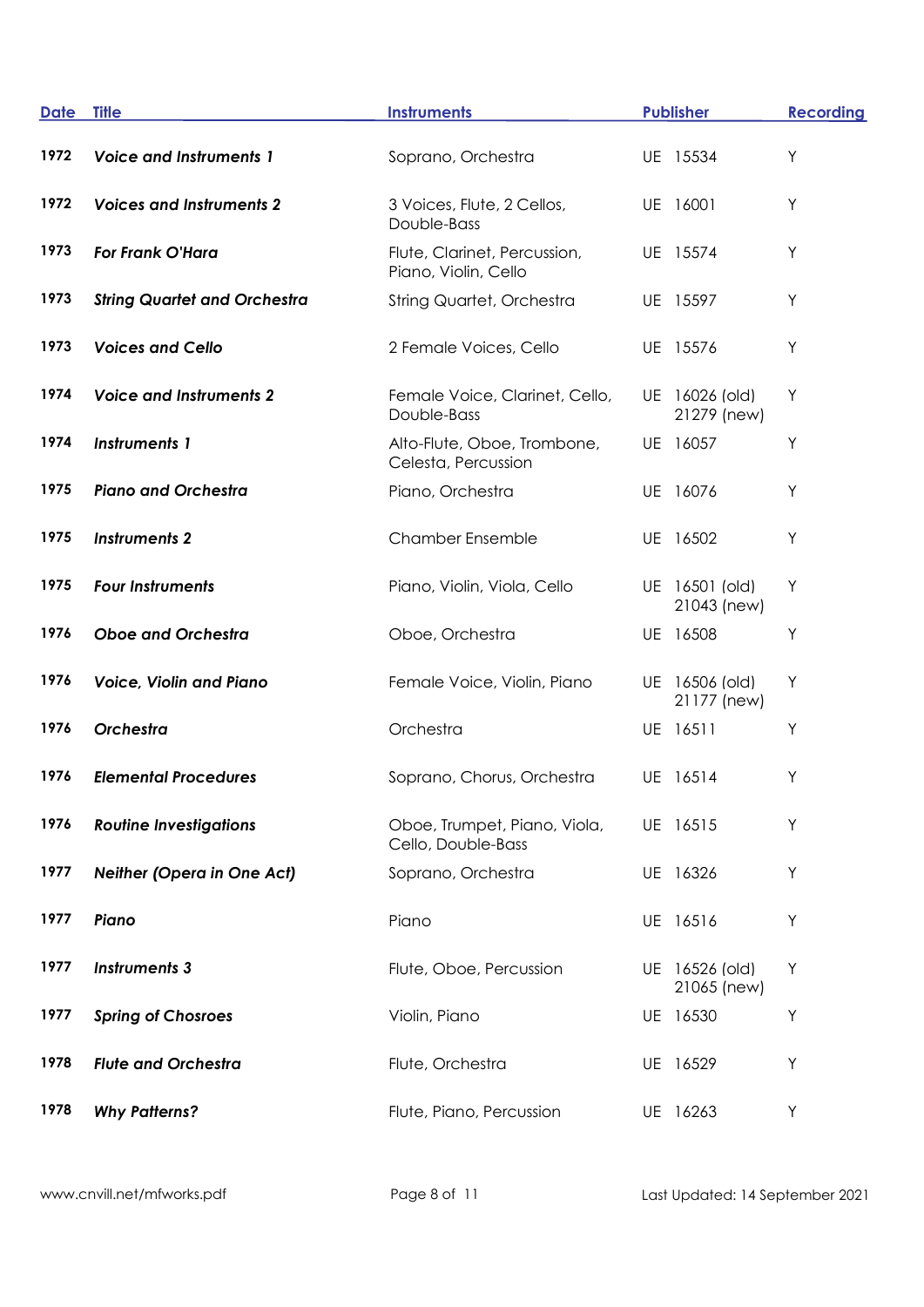| <b>Date</b> | <b>Title</b>                                                                  | <b>Instruments</b>                                       | <b>Publisher</b> |                               | <b>Recording</b> |
|-------------|-------------------------------------------------------------------------------|----------------------------------------------------------|------------------|-------------------------------|------------------|
| 1979        | <b>Violin and Orchestra</b>                                                   | Violin, Orchestra                                        | UE 16382         |                               | Y                |
| 1979        | <b>String Quartet No. 1</b>                                                   | <b>String Quartet</b>                                    | UE 16385         |                               | Y                |
| 1980        | <b>Trio</b>                                                                   | Violin, Cello, Piano                                     | UE 16401         |                               | Y                |
| 1980        | <b>The Turfan Fragments</b>                                                   | Orchestra                                                | UE 16493         |                               | Υ                |
| 1980        | <b>Principal Sound</b>                                                        | Organ                                                    | UE 17621         |                               | Y                |
| 1980        | Instrumental version (fl, pf, glock) of<br><b>John Cage "Cheap Imitation"</b> | Flutes, Piano, Glockenspiel                              | X                |                               | Y                |
| 1981        | Patterns in a Chromatic Field                                                 | Cello, Piano                                             | UE 17327         |                               | Y                |
| 1981        | <b>Triadic Memories</b>                                                       | Piano                                                    | UE 17326         |                               | Y                |
| 1981        | <b>Bass Clarinet and Percussion</b>                                           | <b>Bass Clarinet, Cymbals, Gongs</b>                     | UE 17605         |                               | Y                |
| 1981        | <b>For Aaron Copland</b>                                                      | Violin                                                   | UE 21287         |                               | Y                |
| 1982        | For John Cage                                                                 | Violin, Piano                                            |                  | UE 17623 (old)<br>21240 (new) | Υ                |
| 1982        | <b>Three Voices</b>                                                           | Soprano, Tape (or 3 Sopranos)                            | UE 17634         |                               | Υ                |
| 1983        | <b>Crippled Symmetry</b>                                                      | Flute, Piano, Percussion                                 | UE 17667         |                               | Y                |
| 1983        | <b>String Quartet No. 2</b>                                                   | <b>String Quartet</b>                                    | UE 17650         |                               | Y                |
| 1983        | <b>Clarinet and String Quartet</b>                                            | Clarinet, String Quartet                                 | UE 17665         |                               | Y                |
| 1983        | <b>Orch. of Bunita Marcus "Merry</b><br><b>Christmas Mrs. Whiting"</b>        | Piano, Flute, Clarinet, Harp,<br>Percussion              | Χ                |                               | Y                |
| 1984        | [Composition]                                                                 | Violin                                                   | X                |                               | Y                |
| 1984        | For Philip Guston                                                             | Flute, Piano, Percussion                                 | UE 17967         |                               | Y                |
| 1984        | Arr. of Weill/Brecht "Alabama Song"                                           | 2 Sax, Trumpet, Trombone,<br>Marimba, Piano, Bass, Voice | UE 32423         |                               |                  |
| 1985        | <b>For Bunita Marcus</b>                                                      | Piano                                                    | UE 17966         |                               | Υ                |
| 1985        | <b>Violin and String Quartet</b>                                              | Violin, String Quartet                                   | UE 17968         |                               | Υ                |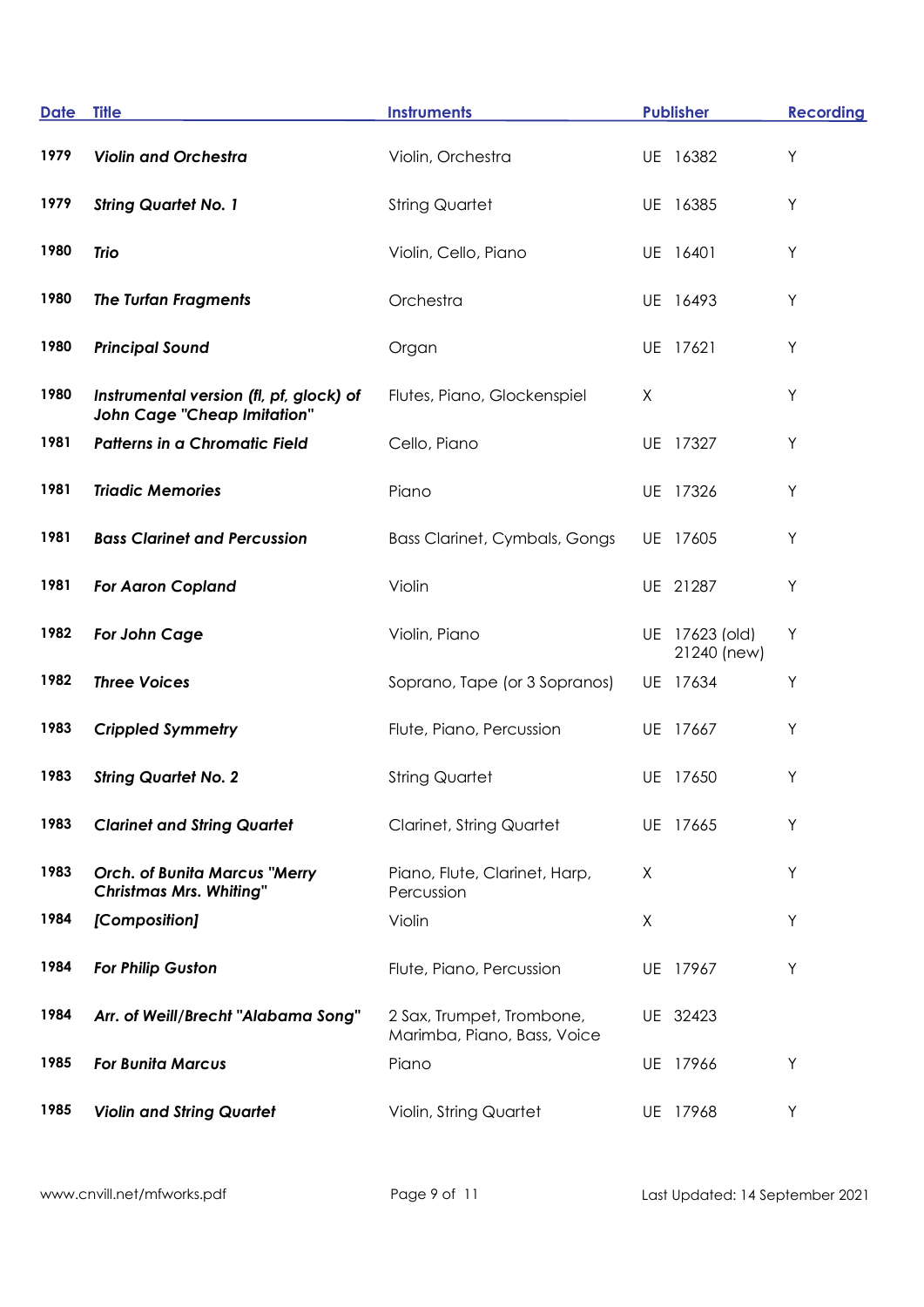| <b>Date</b> | <b>Title</b>                           | <b>Instruments</b>                                   | <b>Publisher</b>                 | <b>Recording</b> |
|-------------|----------------------------------------|------------------------------------------------------|----------------------------------|------------------|
| 1985        | <b>Piano and String Quartet</b>        | Piano, String Quartet                                | 17972<br>UE                      | Υ                |
| 1985        | Coptic Light                           | Orchestra                                            | 18433<br>UE                      | Υ                |
| 1986        | A Very Short Trumpet Piece             | Trumpet                                              | 19060<br>UE                      | Υ                |
| 1986        | <b>For Christian Wolff</b>             | Flute, Piano/Celesta                                 | 18475<br>UE                      | Υ                |
| 1986        | For Stefan Wolpe                       | Chorus, 2 Vibraphones                                | 18493<br>UE                      | Υ                |
| 1986        | Palais de Mari                         | Piano                                                | 18497 (old)<br>UE<br>30238 (new) | Υ                |
| 1987        | <b>Samuel Beckett, Words and Music</b> | 2 Flutes, Vibraphone, Piano,<br>Violin, Viola, Cello | UE 19448                         | Υ                |
| 1987        | <b>For Samuel Beckett</b>              | <b>Chamber Ensemble</b>                              | 18524<br>UE                      | Υ                |
| 1987        | Piano, Violin, Viola, Cello            | Piano, Violin, Viola, Cello                          | UE 18751                         | Υ                |